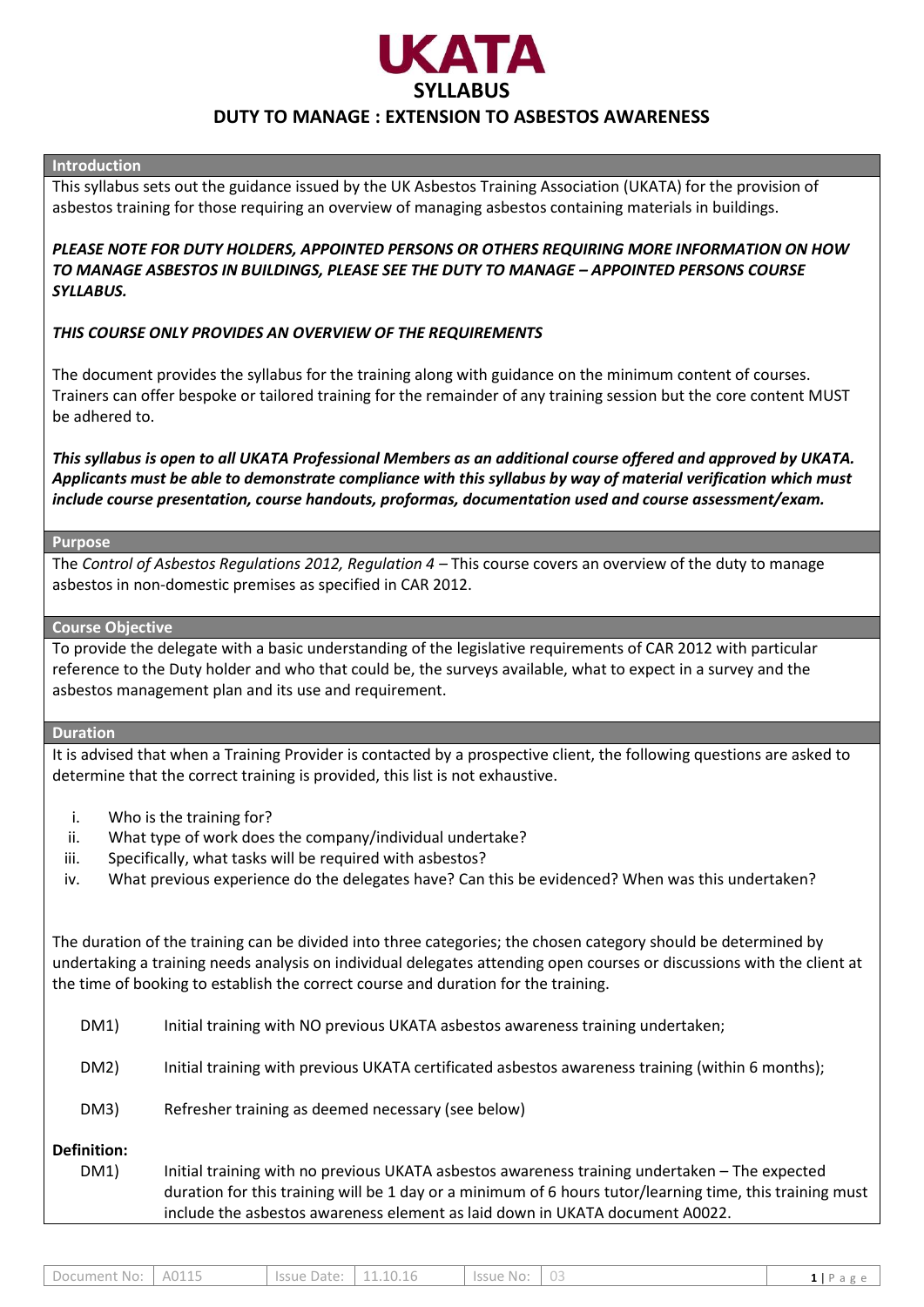

- DM2) Initial training with previous UKATA certificated asbestos awareness training (within 6 months) Verification of the asbestos awareness training must be undertaken by the training provider and must be no more than six months from the date of the asbestos awareness training, should the asbestos awareness training fall outside of this, then DM1 training will be required. The expected duration for this training will be ½ day or 3 hours.
- DM3) Refresher training should be considered if works methods change or gaps in competency have been identified by means of carrying out a TNA. It is important to note that Reg 10 of the ACoP requires employers to make sure that anyone who supervises employees who are liable to disturb asbestos during their work ensures they receive the correct level of information, instruction and training to enable them to carry out their work safely and competently and without risk to themselves or others.

#### **Delegate Ratio**

It is recommended that a maximum tutor to delegate ratio is no more than 1:12. For refresher training the tutor: delegate ratio should be the same as the theory element, set at 1:12.

#### **Who should attend?**

Any persons who requires an overview of the duty to manage and legislative requirements. This would normally include, but is not limited to duty holder's assistants, appointed persons assistants, building owners, landlords, sublessors, managing agents etc. and any person assisting duty holders in the compliance with CAR 2012 regulation 4.

#### **Learning Objectives**

On successful completion of this course, delegates should be able to:

- Be familiar with types, uses, risks and likely occurrences of asbestos in buildings and, where appropriate, items of plant;
- Be familiar with the requirements as set out in CAR 2012 with regard to responsibilities;
- Understand the requirements for asbestos surveys and different types of surveys;
- Be familiar with the results of an asbestos survey, how to decipher the information contained within the asbestos survey report;
- Understand the need for an asbestos management plan and its use.

| <b>Course Syllabus</b>                                                                   |                  |
|------------------------------------------------------------------------------------------|------------------|
| THEORY MODULES (1-12)                                                                    | <b>TIME</b>      |
| Asbestos awareness training (in accordance with UKATA document A0022<br>$\bullet$        | 3 hours          |
| Regulation 4 – Duty to Manage Asbestos in Non-Domestic Premises<br>$\bullet$             | 40 min           |
| <b>Asbestos Surveying</b><br>$\bullet$                                                   | 35 min           |
| Asbestos Survey Report<br>$\bullet$                                                      | $15 \text{ min}$ |
| The Asbestos Management Plan<br>$\bullet$                                                | $30 \text{ min}$ |
| Defining Work which is Non-Licensable and Licensable (inc NNLW)                          | $20 \text{ min}$ |
| <b>ASSESSMENT (30 Questions)</b>                                                         | $40 \text{ min}$ |
| <b>TOTAL</b>                                                                             | <b>6 HOURS</b>   |
| The above timings are provided as a guide and subject to alteration by the course tutor. |                  |

| A0115<br>Issue Date:<br>.1.10.16<br>Document No: '<br>. Issue No:<br>் பட |
|---------------------------------------------------------------------------|
|---------------------------------------------------------------------------|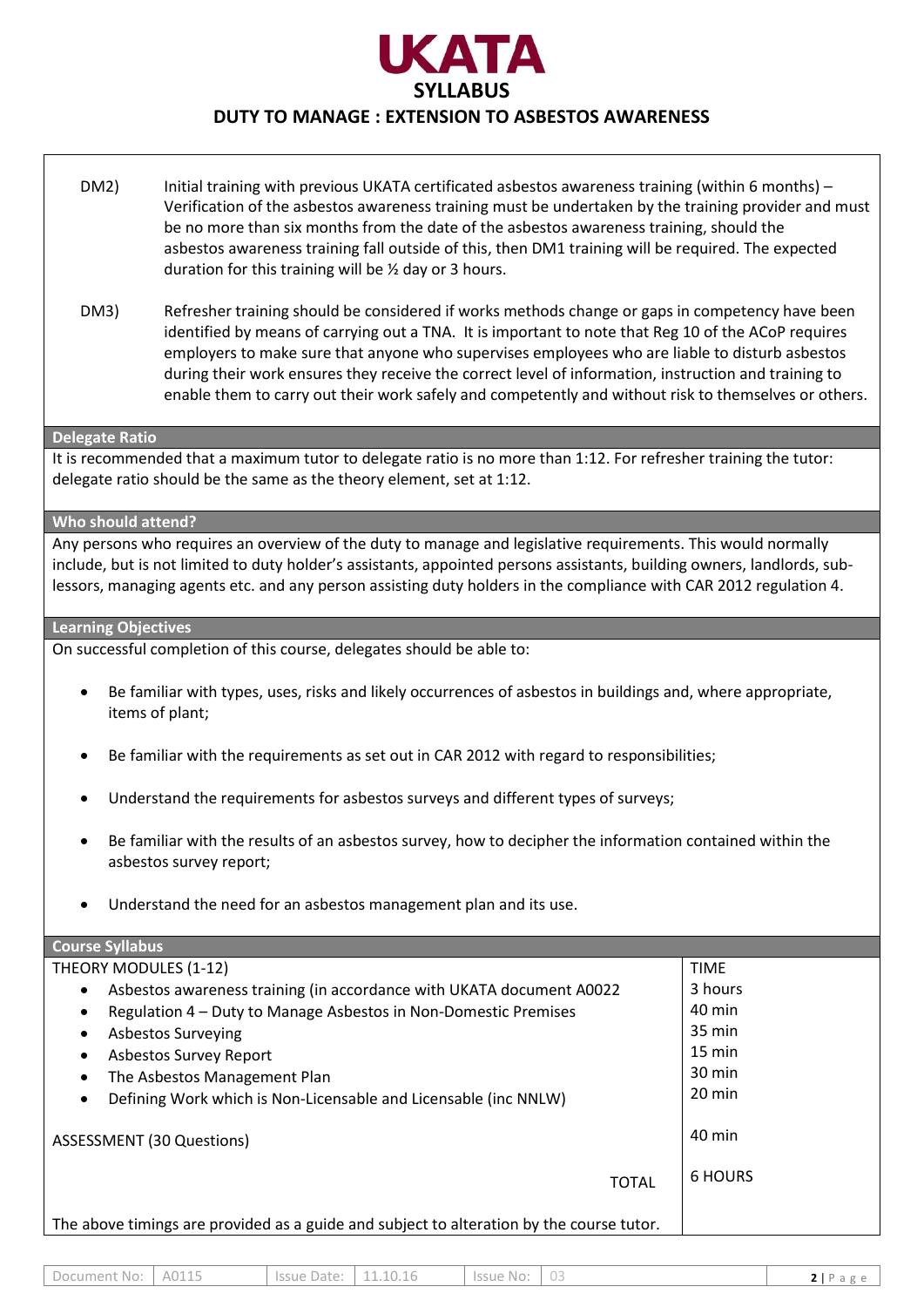

Course Content (Theory elements)

- 1. Asbestos awareness training (in accordance with UKATA document A0022)
- 2. Regulation 4 Duty to Manage Asbestos in Non-Domestic Premises This module should cover an overview of the requirements of the duty to manage asbestos in non-domestic premises as detailed in CAR 2012, Regulation 4, Paragraphs 81 – 147. It should cover:
	- Where the duty to manage applies, types of premise, rooms, common parts etc;
	- Identifying the duty holder, how this is determined, who is likely to be determined as the duty holder, the extent of their duty based on their degree of responsibility;
	- Cooperation with the duty holder and delegating tasks;
	- What the duty holder has to do, including assessing, recording, managing and removing or repairing asbestos;
- 3. Asbestos Surveying HSG 264 This module should cover the different types of surveys and when these would be required. It should also explain the two types of surveys known as Management Surveys and Refurbishment & Demolition Surveys. A brief summary of how the survey in undertaken, sampling, analysis and the requirements on the duty holder to provide access to areas and their responsibilities to ensure their responsibilities are met under the Health and Safety at Work Act Etc. 1974, with particular reference to Section 3 and 4. This module should also demonstrate to the delegate an overview of the material and priority assessments used to assess the ACM's.
- 4. Survey Report This module should overview the survey report and what to expect and how to understand the report provided with particular reference to conclusions and actions recommended by the surveyor. Example survey reports should be shown with particular reference to the layout and information contained within the survey report.
- 5. The Management Plan– This module should detail in sufficient detail the contents of an asbestos management plan and how it should be used in the workplace.
- 6. Defining work with ACMs that are Non-Licensable and Licensable (inc NNLW)– This module should cover the requirements laid down in CAR 2012, Regulation 8 & 9 with reference to paragraphs 213 to 224. It should describe type of ACMs and situations that are notifiable and require the use of an asbestos licensed contractor and those that are notifiable non-licensed work. This will assist the delegates in choosing the correct contractor.

**Minimum Standards for Training Centre**

Delegates minimum standards

a) Physical layout must be comfortable for delegates undertaking training.

b) Presentation equipment to be of a minimum requirement of the following:

- Overhead projector screen/integrated systems
- Flip chart
- Video delivery media unit

c) Training facility must comply with all relevant Health and Safety Regulations.

- Building Risk Assessment
- Induction material for delegates to include fire evacuation procedures and emergency planning.
- First aid facilities

| Document No: 1 A0115 | Issue Date: 11.10.16 | $\vert$ Issue No: $\vert$ 03 | $3 P \text{ agree}$ |
|----------------------|----------------------|------------------------------|---------------------|
|                      |                      |                              |                     |